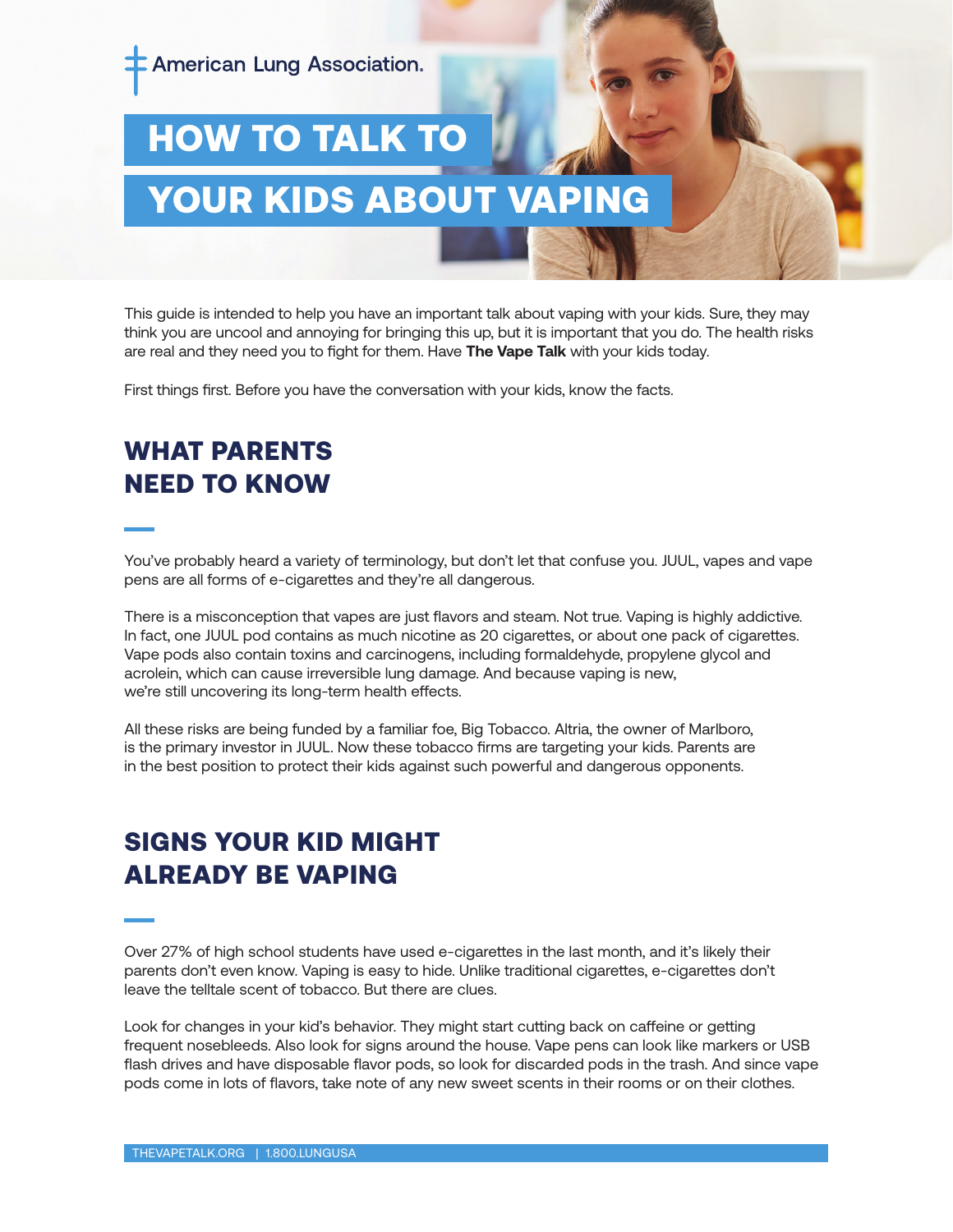# TIPS FOR A

# **HEALTHY DISCUSSION**

### CHOOSE THE RIGHT TIME AND PLACE

Choose a time when your kid won't feel rushed and a place where they feel relaxed, like when you're riding in the car or sitting at the dinner table. By choosing a place you both feel comfortable, you'll both be more inclined to open up.

### APPEAL TO THEIR GOOD JUDGEMENT

Your kid makes smart decisions every day. Resisting the temptation to vape can be one of them. Compliment their good judgement. Remind them that they are an independent thinker who doesn't have to be influenced by peer pressure. Tell them you're proud of their courage and principles.

### ASK OPEN-ENDED QUESTIONS

Instead of asking yes or no questions, ask open-ended questions that encourage participation. If you're genuinely curious, your kid will be less likely to get defensive.

# CONVERSATION STARTERS

Here are some suggested conversation openers. Remember, don't blow up if they share things you didn't expect to hear. Listen to their answers, ask more questions and keep the lines of communication open.



**Are a lot of kids vaping at your school? Are your friends vaping?** Be sure you don't react, just listen.



#### **What do you think about vaping?**

You may hear him say, "It's harmless – it's just flavored water vapor," but it's not and you'll share more about that next.